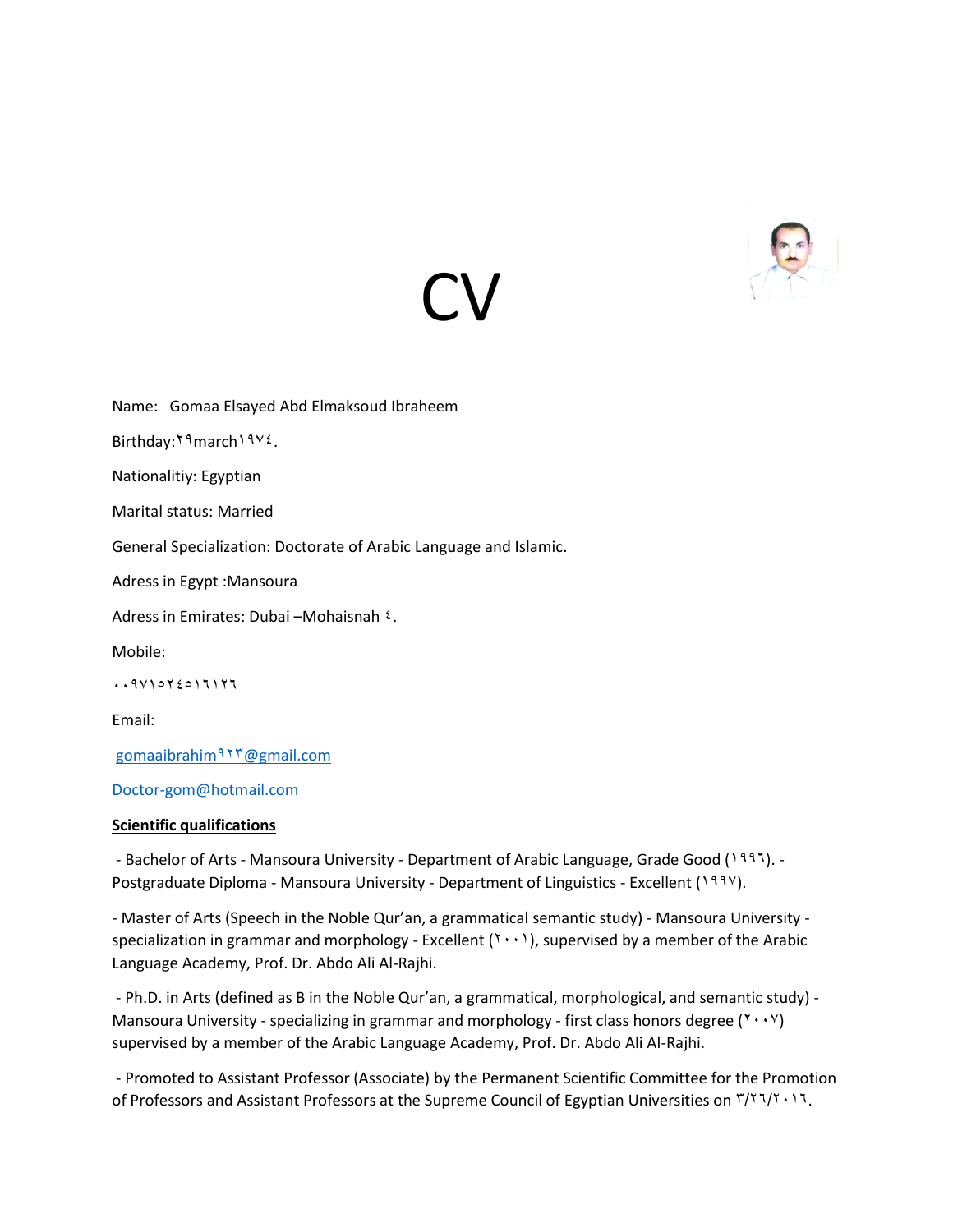## Scientific expertise

He taught university from  $\gamma \cdot \cdot \gamma$  to  $\gamma \cdot \cdot \gamma$  at Teachers College - Seventh of April University - Libya. -Supervised graduation research at Teachers College as a supervisor and debater for four years in Libya.

- He taught Arabic language, grammar, morphology, Islamic culture, Islam and community building to Shaqra University students for ten years, directly and online via Zoom.

- He taught university for  $10$  fifteen consecutive years, starting with work at the University of April  $\frac{1}{2}$ ,  $Y(1)$  AD, passing through the College of Sciences and Arts in Shaqra from  $Y(Y)$  to  $Y(Y)$  AH until he was transferred to the College of Education in Shaqra, which he worked in until  $1 \times 2 \cdot A$ H /  $1 \cdot 1 \cdot A$  AD.

## Published books

1 - Language skills - an author book printed in the Kingdom of Saudi Arabia, Al-Mutanabbi Library.

2 - Al-Tahrir Al-Arabi - Author's book printed in the Kingdom of Saudi Arabia, Al-Mutanabbi Library.

## Published Research

- Al-Jamou' in Al-Nawawi's Forty - Issue  $\vee$  in  $\vee \vee \vee$  - Journal of the Faculty of Arts in Port Said.

- The effect of movement and pronunciation in changing the meaning - Journal of Thought and Creativity - Issue  $9^{\circ}$  in  $3 \cdot 1^{\circ}$  AD.

Interrogative letters from Surat Yassin to Surat Al-Nas - Number  $\tilde{r}$  - Year  $\tilde{r}$   $\cdot$   $\circ$  AD - Journal of the Faculty of Arabic Language - Assiut University.

- The source for which a subject is placed in the Noble Qur'an - Issue  $\frac{1}{2} \cdot \ln \frac{1}{2}$  AD - Journal of Thought and Creativity in Cairo.

Interrogative Pronouns in the Last Parts of the Noble Qur'an - Journal of Human Sciences - Kuwait University.

- The Increases in Our Arabic Language - Issue  $\tilde{r}$  in  $\tilde{r}$  in  $\tilde{r}$  and a Journal of the Faculty of Arabic Language -Al-Azhar University.

### University and community service

Participation in committees at the department, college and university levels:

• Presenter and supervisor of the cultural and religious seminars in the college and outside.

• Supervisor of the college's external relations related to university students' visits to the Communities and Advocacy Office, archaeological sites in Shaqra, and communication with officials in Shaqra Governorate.

• He gave lectures to female students at the College of Education via Skype and Zoom.

• Obtained more than <sup>Yo</sup> training courses in various teaching fields from King Saud and Shaqra Universities.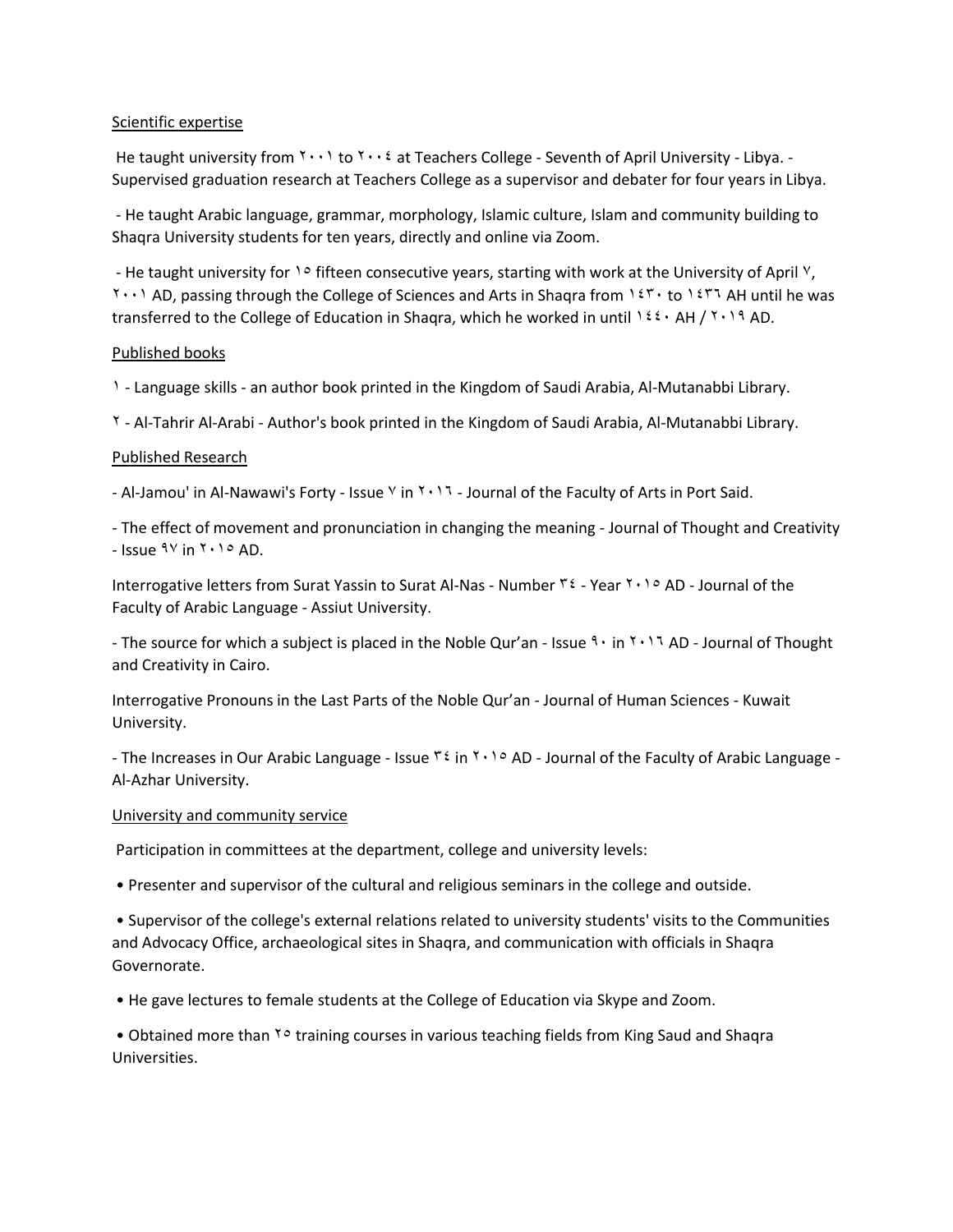• Supervisor of the publication of events and activities online on the page of the College of Education in Shaqra.

- Supervisor of student activities at the college.
- Linguistic Research Arbitrator at Shaqra University for the year  $X \cdot \lambda / X \cdot \lambda$ 9.
- Member of the committee to interview faculty members at the College of Science and Arts in Shaqra .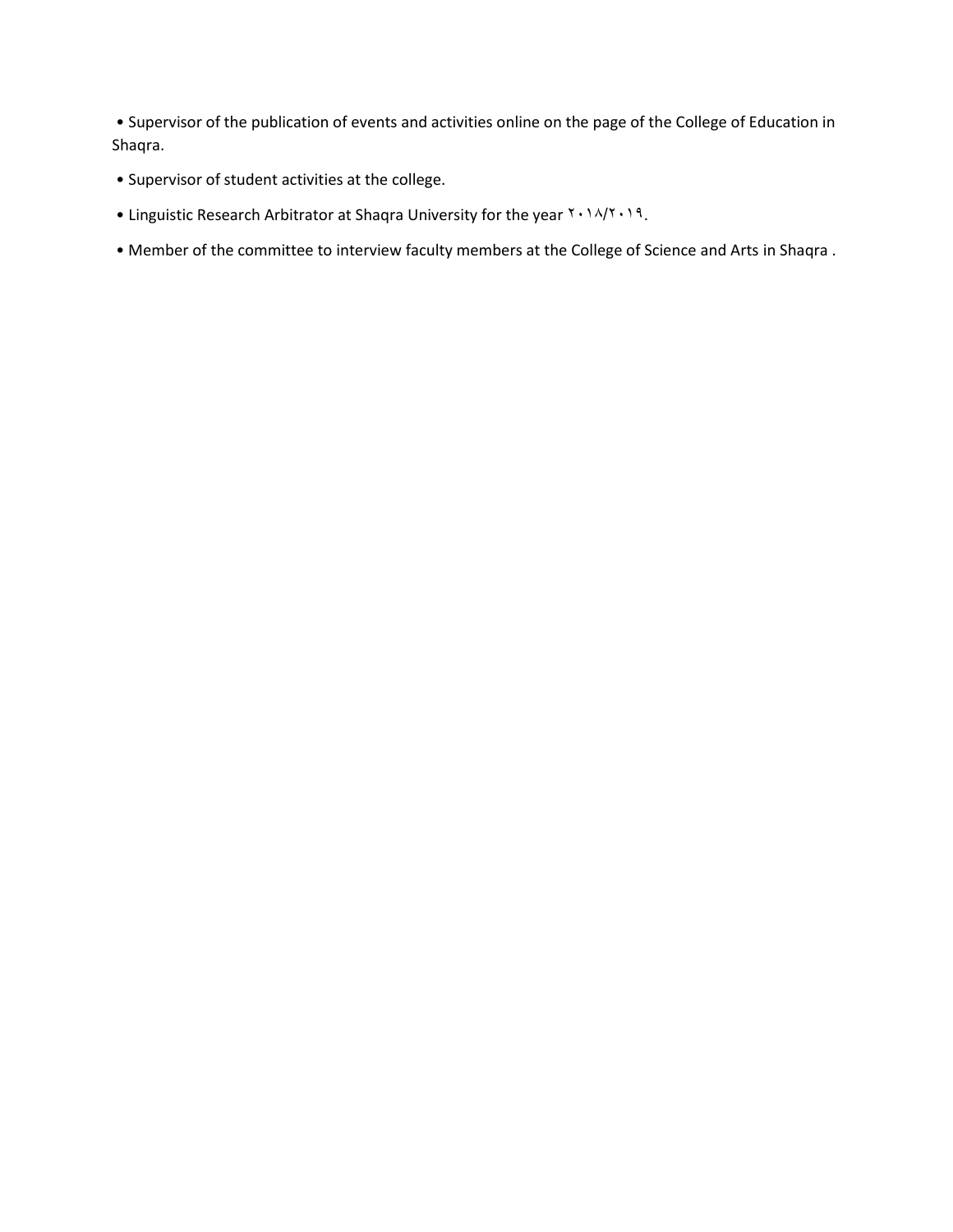

# **السيرة الذاتية**

**االســــــــــــــم : د. جمعة السيد عبد المقصود إبراهيم تاريخ الميالد: 29 / 3 / 1974 الديانـــــــــة : مســـــلم الجنسيـــــة : مصري الحالة االجتماعية : متزوج . التخصص العام:)اللغة العربية واإلسالمية( التخصص الدقيق:)النحو والصرف(. الدرجة العلمية:أستاذ مساعد )مشارك(. العنوان:اإلمارات العربية المتحدة - دبي – المحيصنة4 بمصر: )المنصورة(-جمهورية مصر العربية. البريد اإللكتروني : [gomaaibrahim](mailto:gomaaibrahim923@gmail.com)923@gmail.com [doctor-gom@hotmail.com](mailto:doctor-gom@hotmail.com) جوال بدولة اإلمارات :**

**00971524516126** 

**جوال مصري00201028380705:** 

**المؤهــــــالت العلمية**

- **- ليسانس آداب – جامعة المنصورة – قسم اللغة العربية ، تقدير جيد)1996(.**
- **- دبلوم دراسات عليا - جامعة المنصورة – قسم اللغويات – تقدير ممتاز)1997( .**
- **- ماجستير فى اآلداب)القول في القرآن الكريم دراسة نحوية داللية( - جامعة المنصورة – تخصص النحو والصرف – تقدير ممتاز)2001( ،إشراف عضو مجمع اللغة العربية األستاذ الدكتور/عبده علي الراجحي .**
- **- دكتوراه فى اآلداب)المعَّرف بأل في القرآن الكريم دراسة نحوية صرفية داللية( - جامعة المنصورة – تخصص النحو والصرف – تقدير مرتبة الشرف األولى)2007( إشراف عضو مجمع اللغة العربية األستاذ الدكتور/عبده علي الراجحي .**
- **- رقي أستاذاً مساعداً)مشاركاً( من قبل اللجنة العلمية الدائمة لترقية األساتذة واألساتذة المساعدين بالمجلس األعلى للجامعات المصرية بتاريخ 2016/3/26م.**

**الخبـــــرات العلمية**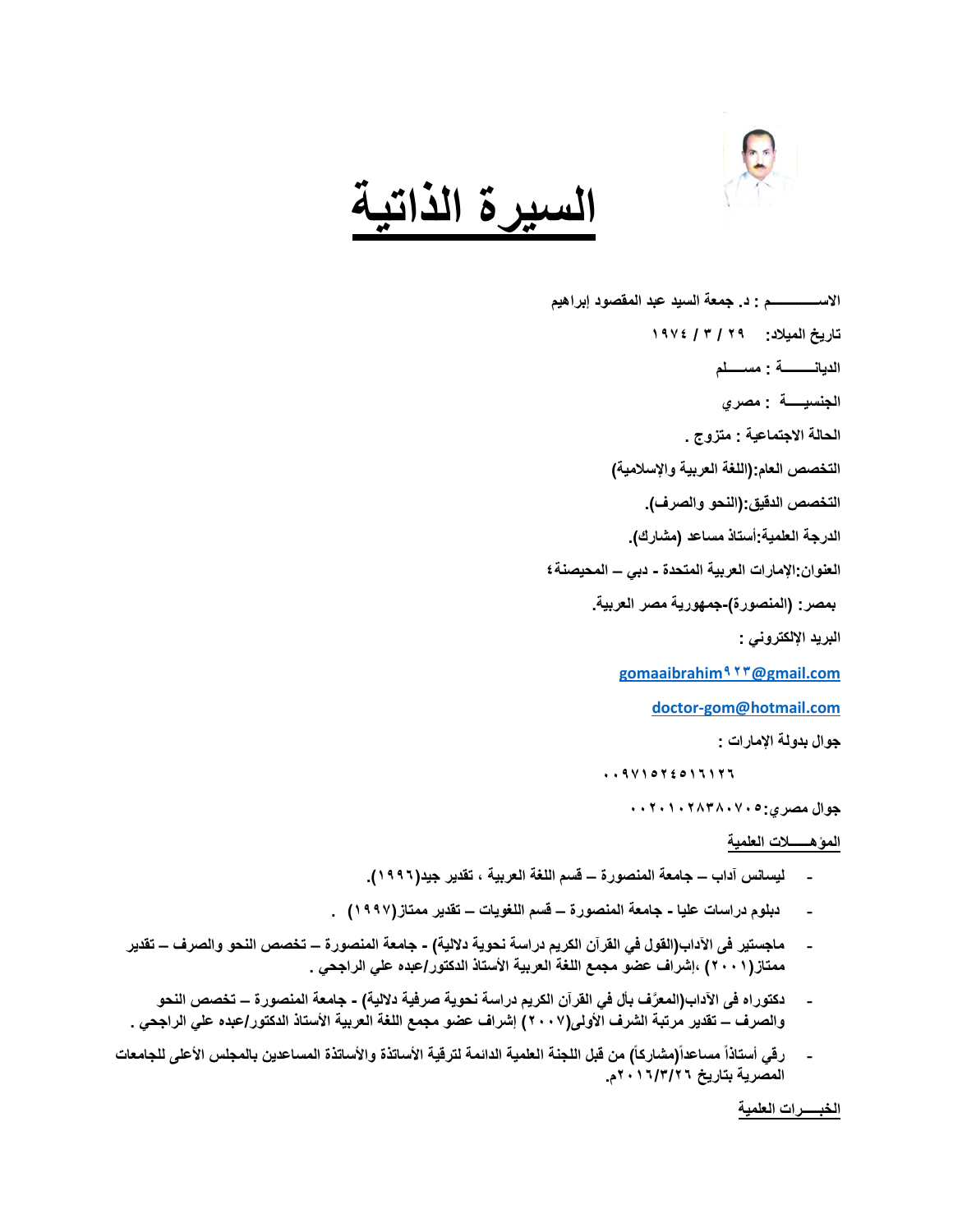- **- عمل بالتدريس الجامعي من 2001 حتى 2004 بكلية المعلمين – جامعة السابع من أبريل – ليبيا.**
	- **- أشرف على بحوث التخرج بكلية المعلمين مشرفاً ومناقشاً على مدى أربع سنوات بليبيا.**
- **- قام بتدريس مواد اللغة العربية والنحووالصرف، والثقافة اإلسالمية،واإلسالم وبناء المجتمع لطالب وطالبات جامعة شقراء لمدة عشر سنوات متصلة مباشرة و line ON عبر Zoom.**
- **- عمل بالتدريس الجامعي لمدة 15 خمسة عشر عاماً متصلة بدءاً من العمل بجامع السابع من أبريل في 2001م ،مروراً بكلية العلوم واآلداب بشقراءمن 1430حتى 1436هــ حتى نقل إلى كلية التربية بشقراءوالتي عمل بها حتى 1440هـ 2019/م.**

### **الكتــــــــــــب المنشورة**

- **- المهارات اللغوية – كتاب مؤلف مطبوع بالمملكة العربية السعودية،مكتبة المتنبي.** 
	- **- التحرير العربي- كتاب مؤلف مطبوع بالمملكة العربية السعودية، مكتبة المتنبي.**

### **األبحاث المنشورة**

- **- الجموع في األربعين النووية –عدد 7 سنة -2016مجلة كلية اآلداب ببورسعيد.**
- **- أثر الحركة واللفظ في تغيير المعنى –مجلة فكر وإبداع –عدد 97 سنة 2015م.**
- **- االستفهام بالحرف من سورة يس حتى سورة الناس –عدد-34 سنة 2015م-مجلة كلية اللغة العربية –جامعة أسيوط.**
	- **- المصدر المنصوب مفعوال ألجله في القرآن الكريم –عدد 90 سنة 2016م-مجلة فكر وإبداع بالقاهرة.**
		- **- أسماء االستفهام في األجزاء األخيرة في القرآن الكريم –مجلة العلوم اإلنسانية –جامعة الكويت.**
			- **- الزيادات في لغتنا العربية –عدد34 سنة 2015م –مجلة كلية اللغة العربية –جامعة األزهر.**

#### **خدمة الجامعة والمجتمع**

## **المشاركة في اللجان على مستوى القسم والكلية والجامعة:**

- **مقدم ومشرف على عمل الندوات الثقافية والدينية بالكلية وخارجها .**
- **مشرف العالقات الخارجية بالكلية والمتعلقة بزيارات طالب الجامعة إلى مكتب الجاليات والدعوة،واألماكن األثرية بشقراء، والتواصل مع المسؤولين بمحافظة شقراء.**
	- **أعطى محاضرات للطالبات بكلية التربية عبر اإلسكايب وبرنامج زووم.**
	- **حصل على أكثر من 25 دورة تدريبية في مختلف المجاالت التدريسية من جامعتي الملك سعود وشقراء .**
		- **مشرف على نشر الفعاليات واألنشطة عبر اإلنترنت بصفحة كلية التربية بشقراء.**
			- **مشرف األنشطة الطالبية بالكلية .**
			- **محكم األبحاث اللغوية بجامعة شقراء لعام 2019/2018م.**
		- **عضو بلجنة مقابلة أعضاء هيئة التدريس بكلية العلوم واآلداب بشقراء1430هـ.**
			- **عضو بلجنة إعداد الجداول بكلية العلوم واآلداب بشقراء 1430 هـ.**